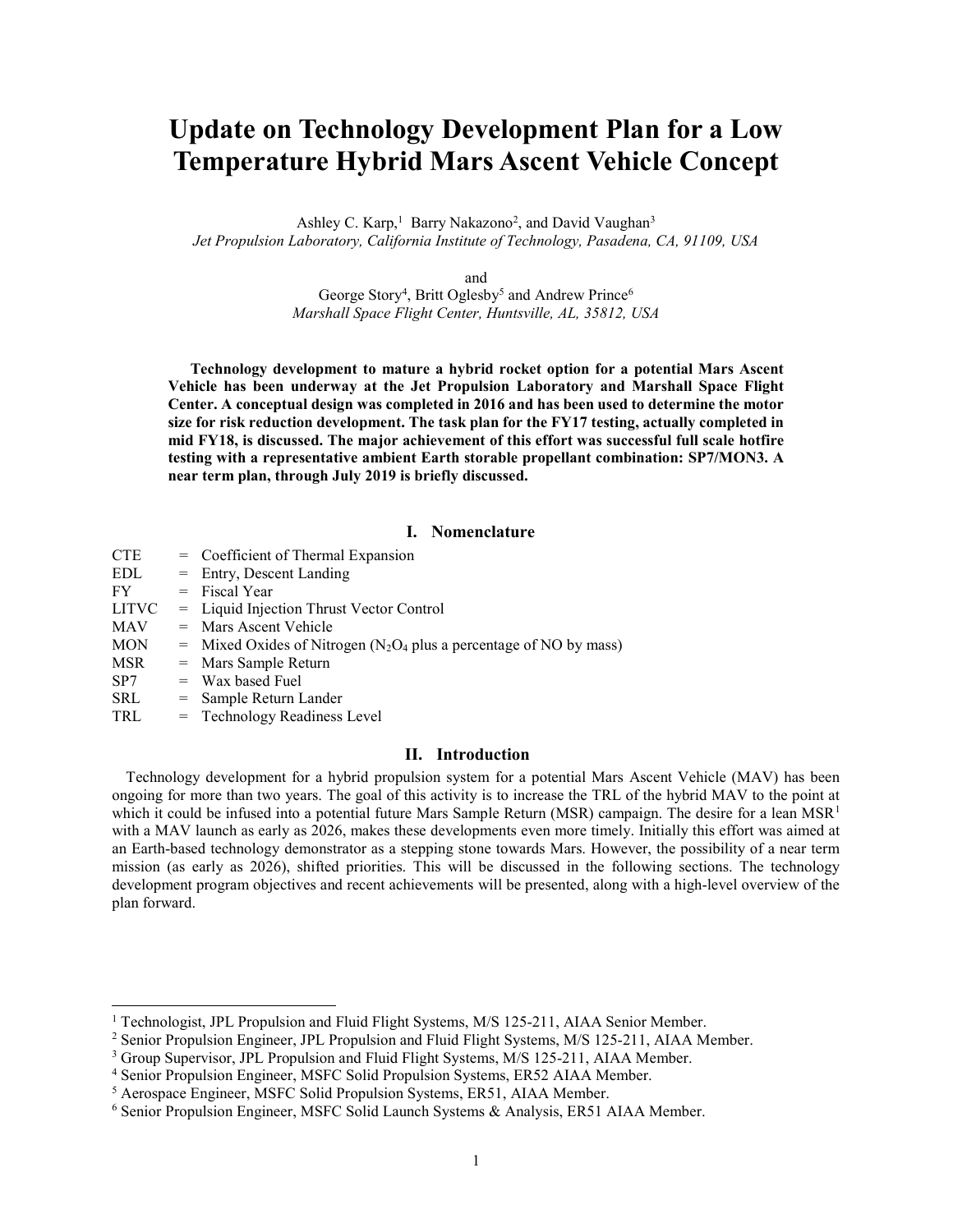#### III. FY17 Plan

The original objective of the FY17 testing was to prepare for an Earth-based technology demonstrator for a potential hybrid Mars Ascent Vehicle.<sup>2</sup> With this goal in mind, testing at two subcontractors was focused on achieving stable and efficient combustion with the Earth-storable propellant combination: wax-based SP7 and MON3. MON3 is 97% N2O4 with 3% NO by mass. SP7/MON3 was thought to be representative of the Mars propellant combination, SP7/MON30, while enabling low cost ground testing without the need for thermal conditioning on Earth. However, throughout this process, the desire to complete an Earth-based technology demonstrator waned in favor of preparing for a potential Mars mission. Objectives of the full scale hot fire testing became the following:

- High performance: 95% C\* efficiency
- Stability: <5% peak to peak variation in chamber pressure
- At least one full duration burn
- Multiple starts on the same motor, preferably without human intervention
- LITVC nozzle erosion and video of test (and data if possible)

The subcontractors are Space Propulsion Group of Butte, MT and Whittinghill Aerospace, of Camarillo, CA. In addition to the hotfire testing outlined above, each vendor was asked to design a motor for a MAV based on lessons learned testing SP7/MON3.

Many other tasks supported the hotfire test campaign. The most crucial was the manufacture of fuel grains at Marshall Space Flight Center, which required substantial process development, see Ref. 3. The fuel grains proved to be harder to manufacture than paraffin-based fuel grains, which can be spun cast. The SP7 grains were cast in segments and were post machined on the inner and outer diameter and both faces.

 The best mechanism to restart the motor was evaluated. While other methods are currently known, hypergolic ignition is still considered the most elegant solution to the multiple starts required on this Single Stage to Orbit rocket. Previous drop testing at Purdue<sup>4</sup> and Penn State<sup>5</sup> identified several promising solid additives. Two of these additives were tested in a subscale motor configuration this year.

#### A. MON3 vs MON30

The selection of MON3 as the oxidizer for ground testing was made for several reasons. First of all, it is significantly less expensive to buy MON3 and hotfire testing can be performed at ambient conditions. As mentioned above, this was the propellant combination for the Earth demonstrator, MAVRIC<sup>2</sup>. It is well known that MON30 has a higher vapor pressure than MON3 at ambient conditions. However, when you compare each at the desired operating temperature, they are actually fairly similar. The vapor pressure of MON3 at 20 C is 16.2 psi and that of MON30 at - 20 C is 7.5 psi.<sup>6</sup> Therefore, no advantage from vapor pressure differences is expected when moving to MON30 at the desired Mars temperature. There may be a disadvantage to using MON30, in that the higher percentage of NO increases the amount of nitrogen in the oxidizer.

This entire effort of the past year and a half was based on MON3, including flight designs; the desire was to based the designs on as much actual data as possible.

## IV. FY17 Major Results

 In the past year, successful full-scale tests have been completed with a wax-based fuel, SP7 and Mixed Oxides of Nitrogen (MON) oxidizer. Two vendors were tasked with this objective: Space Propulsion Group of Butte, MT and Whittinghill Aerospace of Camarillo, CA. Even though this progress is called FY17, testing extended from the summer of 2017 and spring of 2018. The scale for the motor was determined from the Point of Departure Review design, presented in Ref. 7. Testing this year was completed with SP7/MON3 as a step towards the desired propellant combination: SP7/MON30. A comparison of these two options was made in the previous paragraph.

 In general, it was found that it is very difficult to get stable combustion. The primary obstacle was believed to be MON3 vaporization. Some other causes of combustion instability were identified during post-test analysis and subsequently corrected. Substantial effort was put into solving this problem and both vendors independently identified methods to minimize the instabilities.

The regression rate data from the small-scale SP7/MON testing<sup>8</sup> was found to be slightly low compared to the fullscale testing. This is not unexpected, as the fit to the SP7/N<sub>2</sub>O data in Ref. 8 slightly low compared to the SP7/MON3 data points. The paper recommended the use of the SP7/N2O correlation, since there were many more tests to make up the fit. This approach was taken here until a more accurate correlation is developed for SP7/MON3.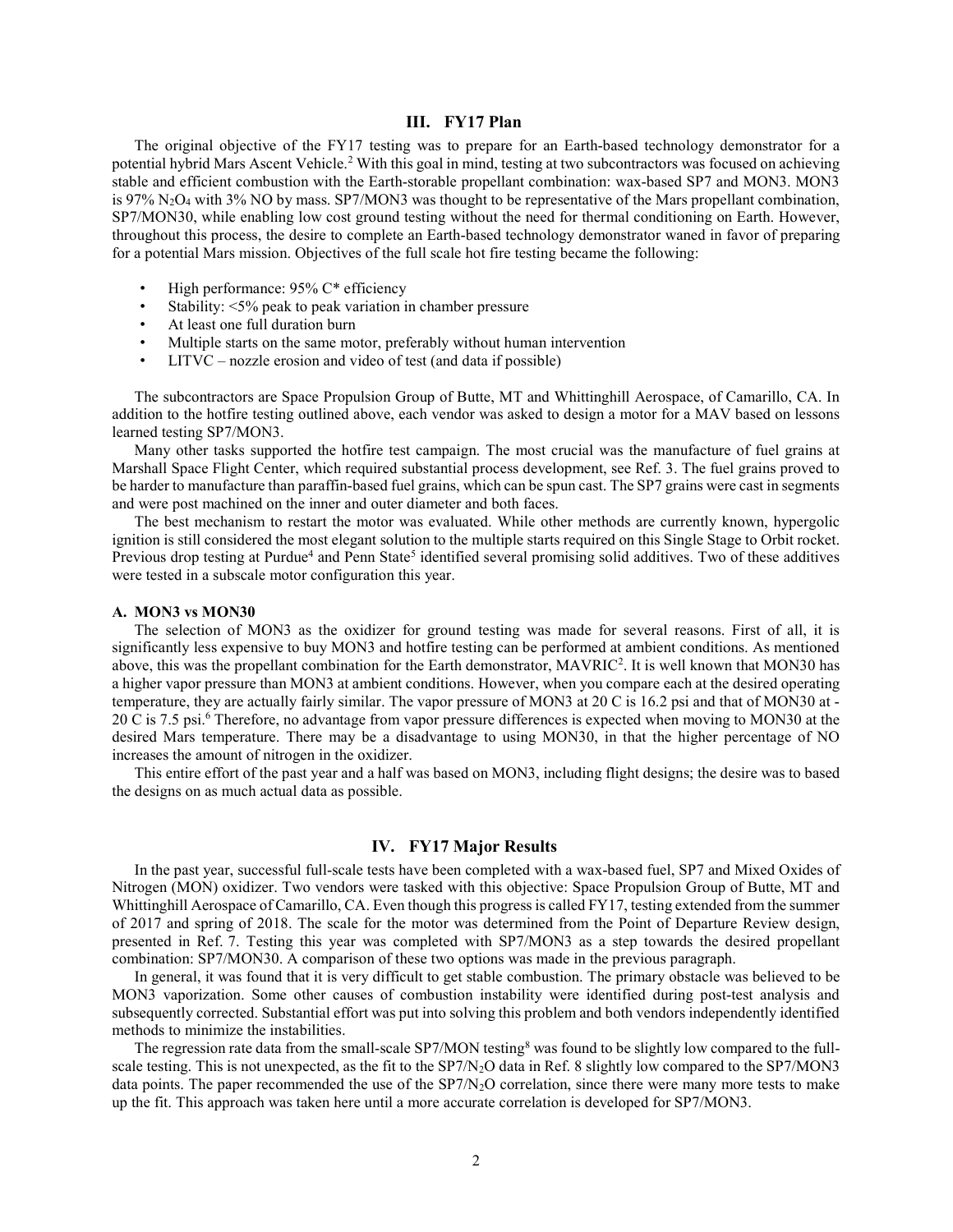The best path forward for a flight like solution will be investigated in the next round of tests.

#### A. Space Propulsion Group

SPG completed 15 successful ignitions at their test facility in Butte, MT. Figure 1 is a still image from one of these tests. The test stand was built at an angle for safety. If there was a hangfire after the oxidizer valve opened, the MON would drain out with gravity. The fans are included to prevent MON buildup within the test chamber in the case of a non-ignition. SPG's ignition system required human intervention for multiple tests. However, they completed more than one test on a single motor, with the longest test being about 31 s. LITVC was demonstrated qualitatively with the ground nozzle.

The composite case facilitated rapid motor manufacture. There were still interior insulator and injector parts that had some lead time, but the ability to make a new flight weight case quickly was advantageous. There were/are potential issues using a composite case with SP7, with the cure cycle required for good composite case properties. Wrapping the SP7 at ambient pressure with a composite and then curing at an elevated temperature can allow the SP7 to grow due its large Coefficient of Thermal Expansion (CTE) compared to the composite material. That might force the composite case OD to grow slightly before the composite cures. Once it cures at the higher temperature and is brought down to a lower temperature, there is a potential for the grain to be less supported than it would if the case could be cured at ambient temperature. This was theorized to be a contributing factor to cracking observed in the grain post-test. SPG has discussed ways to solve this problem for future testing.



Figure 1 Full scale MAV test at Space Propulsion Group.

#### B. Whittinghill Aerospace

Whittinghill Aerospace completed six full scale hotfire tests at their facility in Mojave, CA. Figure 2 is a still image from one of these tests. Two of the tests were 90 seconds in duration, including one that had a 5 s autonomous restart. Two of these tests collected quantitative data on exceptionally light-weight, flight-like LITVC valves. A model was created from this data, which was consistent with Ref. 9.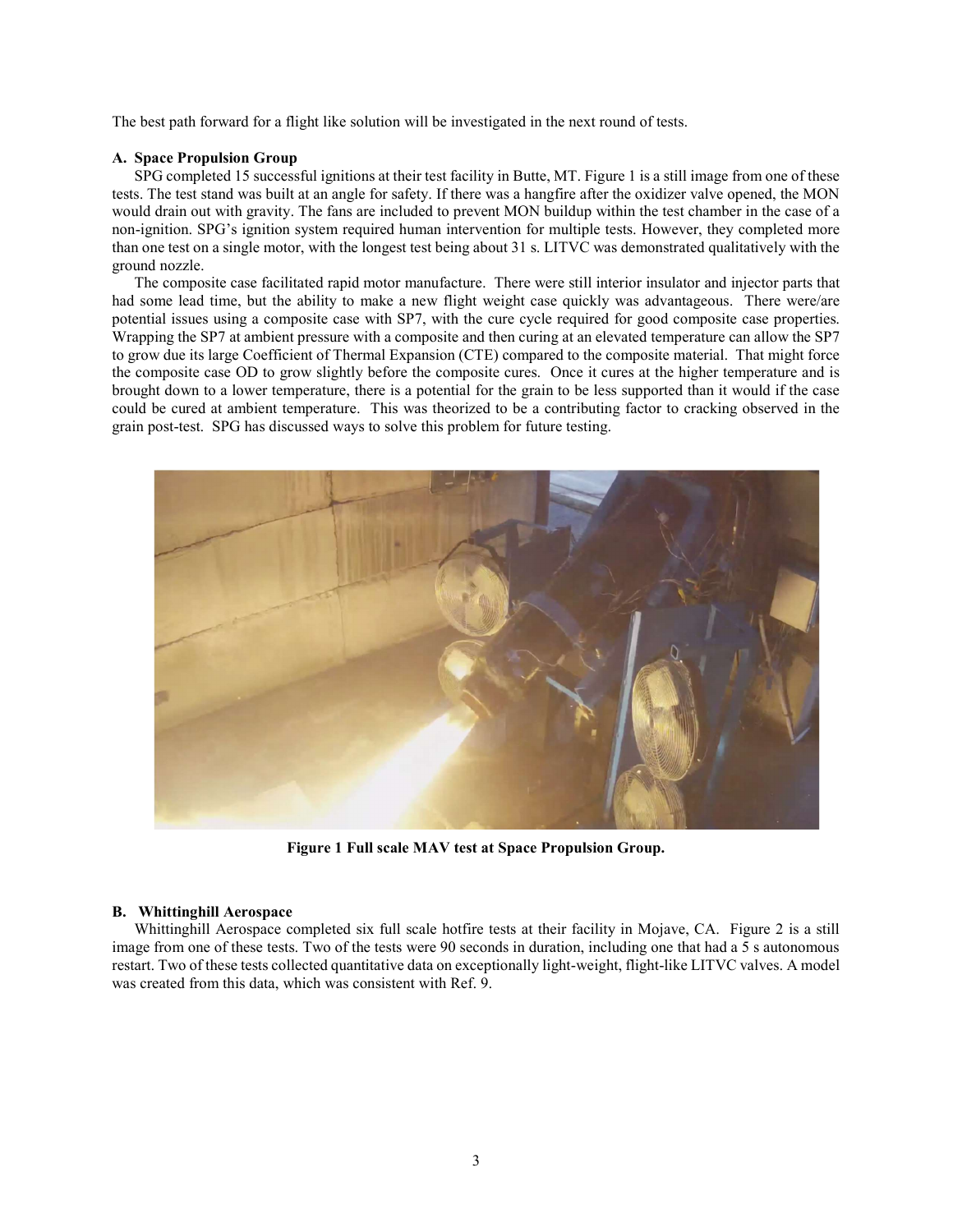

Figure 2 Full scale MAV test at Whittinghill Aerospace.

The horizontal configuration of the Whittinghill test stand (horizontal with access to the plume) made it more conducive to collecting additional data. A team from MSFC measured plume acoustics, case strain gages, temperature and accelerometers. The team brought their own data acquisition system and integrated it with Whittinghill's control system to send the fire signal. MSFC also brought Infrared cameras to record case and plume temperatures. Figure 3 shows a snapshot of the plume measurements from the autonomous restart test. It is not possible to see from the still images, but the black and white version of this data highlights the mach diamonds quite well. Stability can be inferred from a lack of movement of these mach diamonds, which was evident in the video and supported by the chamber pressure data. The camera shut off about 35 s into the burn, but it was restarted for the second ignition. Images from near the end of this period during the first burn are shown in Figure 3. The same time is shown in black and white and color.



Figure 3: FT-01 test at Whittinghill Aerospace with MSFC's Infrared Camera, both images are at 32.540 s (time selected as a steady state example towards the middle of the test). a) Color represents temperature. b) Same IR data in black and white to highlight the shock structure.

Whittinghill's ignition system was set up for a restart of the motor. A long duration test was run stably and with a short shut down, the motor was restarted. A longer shutdown was deemed risky due to an observed increased regression rate on the top of the motor, potentially a gravity effect. The theory is the SP7 has a melt layer and during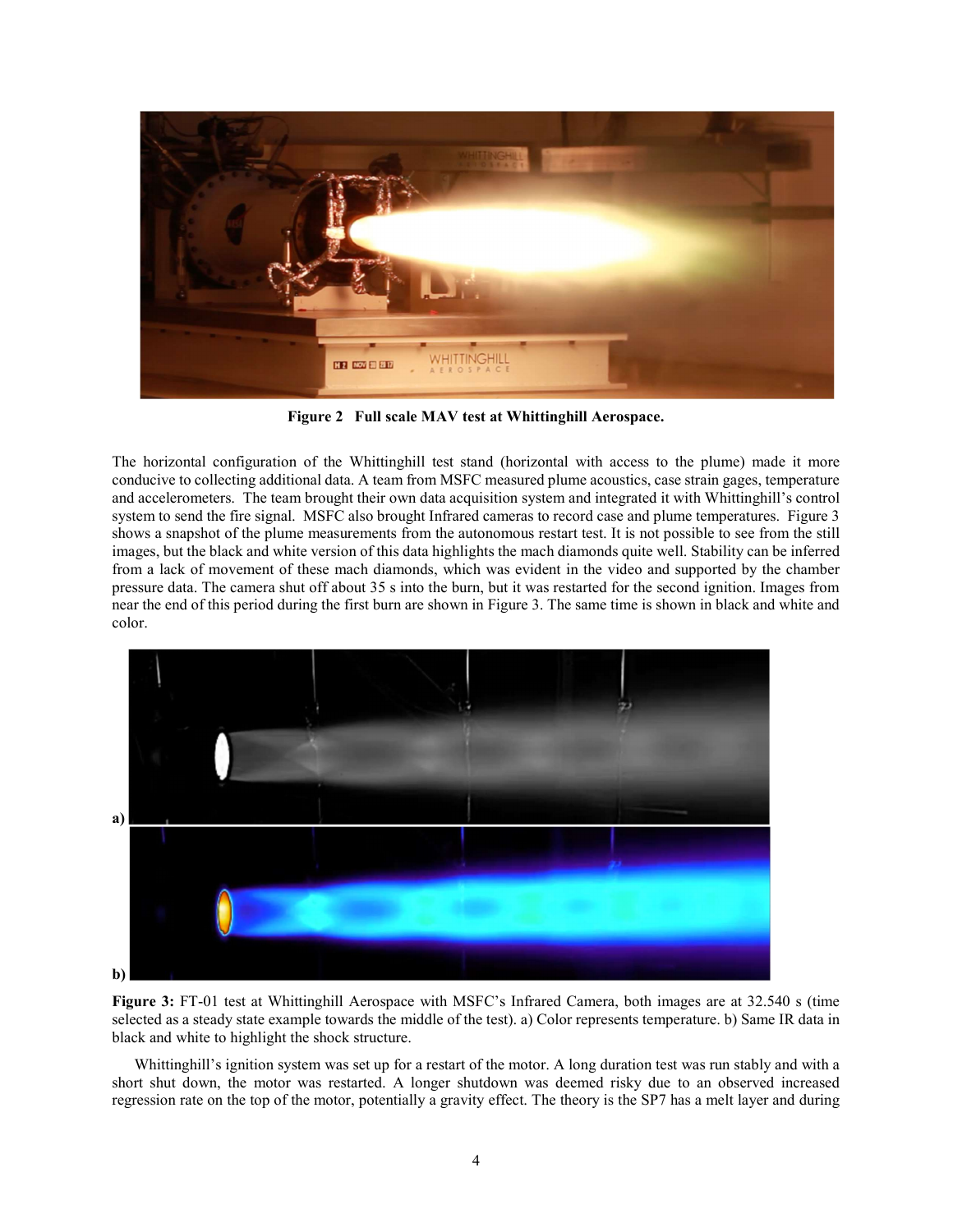operation gravity removes it from the top and it flows to the bottom. After the firing, the SP7 liquid layer can pool in the bottom of the grain. This phenomenon shouldn't be an issue in the actual MAV due to the lower gravity. There has been debate as to what the liquid SP7 will do upon motor shutdown in a vacuum. This will need to be tested in the future.

#### C. Hypergolic Ignition

 Major progress was made in solid hypergolic additives to aide in ignition and combustion stability. Several promising candidates were identified during the past three years of testing. Drop test results at Purdue identified Potassium Bis(trimethylsilyl) Amide (PBTSA) as the best candidate solid additive.<sup>4</sup> Pennsylvania State University completed similar drop testing and identified Sodium Amide (SA) as the best candidate.<sup>5</sup> In these cases, best was identified as the shortest ignition delay. Both additives were successfully tested at Purdue in a small scale (2") motor configuration including multiple relights.<sup>10</sup> Figure 4 shows an image from the first hypergolic ignition using SP7/SA and  $N_2O_4$ . More recent work at Purdue has also identified several other promising solutions.





In addition to testing, Purdue has spent considerable effort on how to best incorporate the hypergolic additives in the SP7. Their current solution is grinding the SP7 into small pieces, mixing the additives, and then using a press to make fuel segments. The fuels segments have a lower density than neat SP7 and techniques could be employed to increase the density in the future. Purdue has achieved multiple hypergolic ignitions with SP7 and  $SA<sup>10</sup>$  This demonstrates the potential usefulness of the hypergolic additives in the grains. Now that the ability to hypergolically ignite the motor rapidly and achieve stable combustion has been demonstrated, focus is shifting to identifying the best additive to achieve this while maximizing motor performance.

#### D. LITVC

Preliminary data from Liquid Injection Thrust Vector Control (LITVC) employed during the hotfire tests has proven the mechanism is feasible for these applications. Visible deflection is evident in the videos and calibrated measurements from the Whittinghill tests are currently being analyzed.

Figure 2 shows mounting blocks on either side of the Whittinghill motor encasing the tiny LITVC valves. The light weight valves were commercially available, but not designed for long term exposure to MON. Flight operations would require a different seat material. The plume was deflected in both directions. The white beam partially hidden by the plume shows a support structure for a load system used to calibrate the side load thrust system by putting a known load on the nozzle before every pulse. There were load cells on both the forward and aft end of the motor measuring side loads during the tests. There was also an overhead camera to visually record the plume deflection and it can be seen from the downstream video as well.

The SPG test shown in Figure 1 did not have the LITVC system installed. It was installed for the last test. They were not tasked with collecting quantitative data, just a video of the plume deflection on at least one test.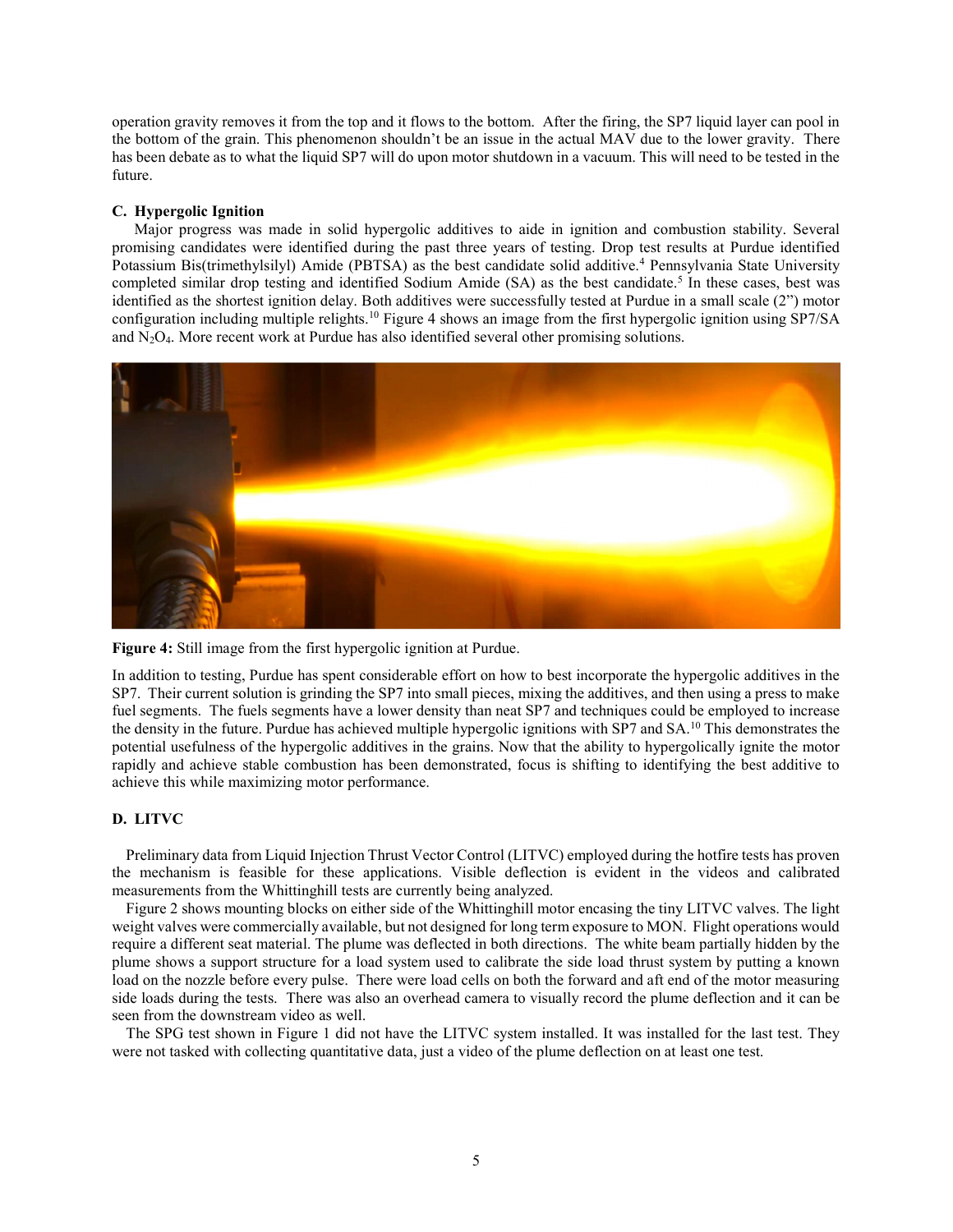#### V. Major Risks

With the possibility of MSR'26, development has shifted from an Earth demo (Ref. 2) to development for the potential Mars application. The MAV needs to fit within a mass of 400 kg and length of 3 m. Major risk areas have been identified for mitigation over the next year (through July 2019). At that point, the goal is for the technology to be well enough understood to select it (or not) for a development and qualification timeline leading to a potential 2026 launch.

The design presented here is not only a new motor, but a new propellant combination. Motor risks have been consolidated into the following categories. 1) Testing over the past year has highlighted the propellant combination as a possible risk. The MON3 was harder to vaporize than anticipated and early testing suffered from instabilities. Methods to resolve this issue as the oxidizer is changed from MON3 to MON30. 2) LITVC has been demonstrated with MON3 and an Earth ambient nozzle (about 4:1). This may not be representative of MON30 with a vacuum nozzle. 3) The MAV has to be landed into and launched from another planetary gravity well. Therefore, the motor needs to be an aggressive, low mass design. This is what the Point of Departure Review design represented. However, there is a risk that additional mass may be necessary to achieve all the performance goals with the real propellant combination. 4) The Mars environments are very challenging. Tests of slices of the fuel grain suggest it will survive the thermal cycling, but that there are limits to the rate at which the temperature can be changed.<sup>11</sup> While, these ranges are outside what is anticipated for the journey to and launch from Mars, through the ground testing, it was discovered that these temperature changes are possible to achieve on Earth.<sup>12</sup> 5) Finally, there are other materials in addition to the fuel and casing, all of which will need to be investigated.

The requirements on the system have not yet been defined. Since the payload directly affects the size of the MAV, changes in the payload (Orbiting Sample or OS), other subsystems (e.g. structures or avionics) or reliability (e.g. single string vs redundancy) could change the requirements on the propulsion system. The most stressing environments other than the Mars surface will likely be Earth launch and Mars entry. The launch vehicle is still unknown, as is the descent system. Another important, but unknown aspect of the design is the lander. At this point, a lander as opposed to a rover is favored, but it does not have significant reaction mass to assist with the MAV launch. Recontact is a significant concern. At the time of the PoDR, it was assumed that the lander (a rover then) would take the major bending loads from the rocket and the heaters were not to be on the MAV. Both of these assumptions are being reconsidered.

#### VI. Preliminary Plan through July 2019

 With all these risks, a substantial amount of work must be completed in the next year to prepare for a potential selection of a baseline propulsion system. Since the final configuration of an actual Mars mission is still unknown and will be for some time, focus must be placed on the development areas that will make the largest impact without needing to know the exact design. The motor development and understanding propellant combination will be at the top of the list. Most importantly, this means a shift from MON3 to MON30 oxidizer. The MAV has been through two peer reviews over the last several years, and the board has consistently asked for testing to be completed with MON30 if that is to be the design choice.

 Several structural issues, such as the CTE mismatch of the fuel and other motor components, must be resolved. This will include material characterization, an investigation of the best way to bond the propellant, and thermal cycling of the motor materials. Additionally, the best way to minimize residual stress resulting from the SP7 grain casting process must be determined.

 Finally, system level trades should be completed where possible. Particularly, system level choices that will substantially affect the MAV must be identified. A flight test of the Peregrine hybrid rocket<sup>13</sup> is expected to demonstrate the ability of the avionics being considered for MAV to handle the launch environment. Additionally, data will be collected on the environments induced by this larger hybrid motor to help bound MAV environments. Vehicle level trades will be ongoing at JPL and MSFC and system level (Mars Sample Return Lander, aka SRL) will continue at JPL.

#### VII. Conclusion

Full scale MAV hybrid rocket tests have been completed at two vendors: Space Propulsion Group and Whittinghill Aerospace. Stable combustion at was achieved but proved to be more difficult than with the small-scale tests reported in Ref. 8. This will likely translate into increased inert mass for a future flight design. Preliminary data from Liquid Injection Thrust Vector Control (LITVC) employed during the hotfire tests has proven the mechanism is feasible for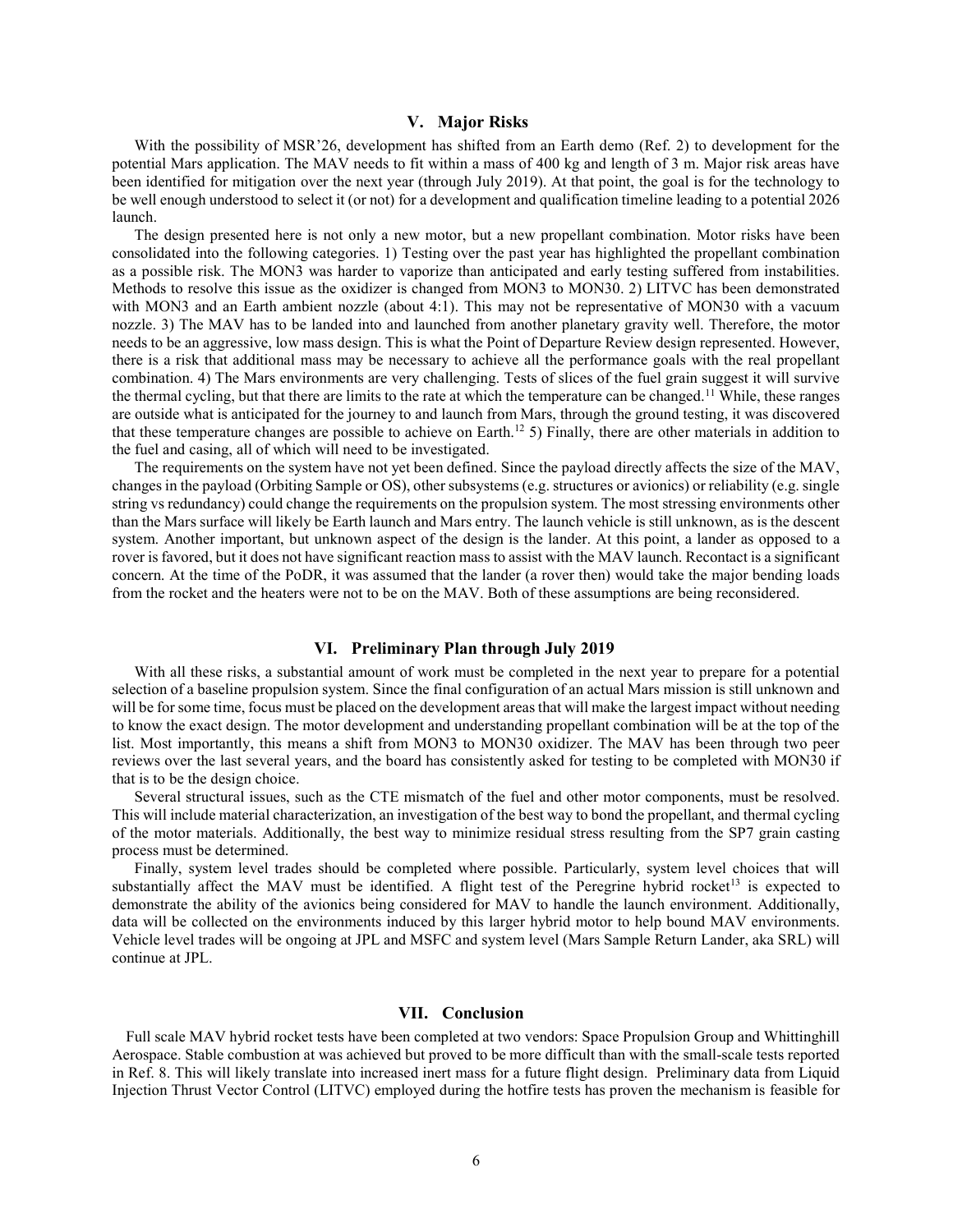these applications. Visible deflection is evident in the videos and calibrated measurements are currently being analyzed.

Comparing the tests as a whole to the test objectives, the tests have been successful, with up to 90 s of burn time. The regression rate was found to be slightly higher than reported on the subscale data. A full burn duration for the MAV mission will likely involve increasing the diameter of the motor. The motor data approached the C<sup>\*</sup> efficiency requirements. Methods to meet the stability requirements were developed by both vendors and they were demonstrated on several of the tests. One motor was restarted after a long duration test without human intervention. LITVC was operated on multiple tests, including the 90 s test, and quantitative data was taken and is being evaluated. Tests to date have not shown abnormal erosion around the injection ports. While there is a lot of work still to be done, this propellant combination still appears to be feasible for a potential MAV mission.

## Acknowledgments

The information presented about potential Mars sample return is pre-decisional and is provided for planning and discussion purposes only. Some of the research was carried out at the Jet Propulsion Laboratory, California Institute of Technology, under a contract with the National Aeronautics and Space Administration.

 $\overline{a}$ 

<sup>1</sup>Thomas H. Zurbuchen, "Mars Exploration Program" Presentation to the National Academies, 28 Aug 2017.

<sup>&</sup>lt;sup>2</sup> Ashley C. Karp, Barry Nakazono, Robert Shotwell, Joel Benito, David Vaughan, and George T. Story.

<sup>&</sup>quot;Technology Development Plan and Preliminary Results for a Low Temperature Hybrid Mars Ascent Vehicle Concept," 53rd AIAA/SAE/ASEE Joint Propulsion Conference, AIAA Propulsion and Energy Forum, (AIAA 2017-4900)

<sup>&</sup>lt;sup>3</sup> George T. Story, Andrew Prince, Jessica Chaffin, Britt Oglesby, Ashley Karp & Tim Kibbey. "Low Temperature Hybrid Mars Ascent Vehicle Concept Development at MSFC", 54th AIAA/SAE/ASEE Joint Propulsion Conference, AIAA Propulsion and Energy Forum, in press, 2018.

<sup>4</sup>Alicia Benhidjeb-Carayon, Jason Gabl, and Timothee L. Pourpoint. "Hypergolicity of Mixed Oxides of Nitrogen with Solid Fuels for Hybrid Rocket Application", 53rd AIAA/SAE/ASEE Joint Propulsion Conference, AIAA Propulsion and Energy Forum, (AIAA 2017-4848).

<sup>&</sup>lt;sup>5</sup> Andrew Cortopassi and J Eric Boyer. "Hypergolic Ignition Testing of Solid Fuel Additives with MON-3 Oxidizer", 53rd AIAA/SAE/ASEE Joint Propulsion Conference, AIAA Propulsion and Energy Forum, (AIAA 2017-5050).

<sup>6</sup>Alfred, C. Wright. "USAF Propellant Handbooks: Nitric Acid/ Nitrogen Tetroxide Oxidizers, Volume II". AFRL-TR-76-76, 1976.

<sup>7</sup> Ashley C. Karp, Barry Nakazono, Robert Shotwell, Joel Benito, David Vaughan, and George T. Story. "Technology Development Plan and Preliminary Results for a Low Temperature Hybrid Mars Ascent Vehicle Concept", 53rd AIAA/SAE/ASEE Joint Propulsion Conference, AIAA Propulsion and Energy Forum, (AIAA 2017-4900).

<sup>8</sup> Brian J. Evans and Arif M. Karabeyoglu. "Development and Testing of SP7 Fuel for Mars Ascent Vehicle Application", 53rd AIAA/SAE/ASEE Joint Propulsion Conference, AIAA Propulsion and Energy Forum, (AIAA 2017-4831)

<sup>&</sup>lt;sup>9</sup> Ashley C. Karp, Matt Redmond, Barry Nakazono, David Vaughan, Robert Shotwell, George Story, Dale Jackson & David Young. "Technology Development and Design of a Hybrid Mars. Aerospace Conference 2016 IEEE, pp. 1-10, 2016.

<sup>&</sup>lt;sup>10</sup> Alicia Benhidjeb--Carayon, Jason R. Gabl, and Dr. Timothée L. Pourpoint. "Hypergolic Ignition and Relights of a Paraffin-based Hybrid Grain," 54th AIAA/SAE/ASEE Joint Propulsion Conference, AIAA Propulsion and Energy Forum, in press, 2018.

<sup>&</sup>lt;sup>11</sup> Edgardo Farias, Matthew Redmond, Ashley C. Karp, Robert Shotwell, Flora S. Mechentel, and George T. Story. "Thermal Cycling for Development of Hybrid Fuel for a Notional Mars Ascent Vehicle", 52nd AIAA/SAE/ASEE Joint Propulsion Conference, AIAA Propulsion and Energy Forum, (AIAA 2016-4563)